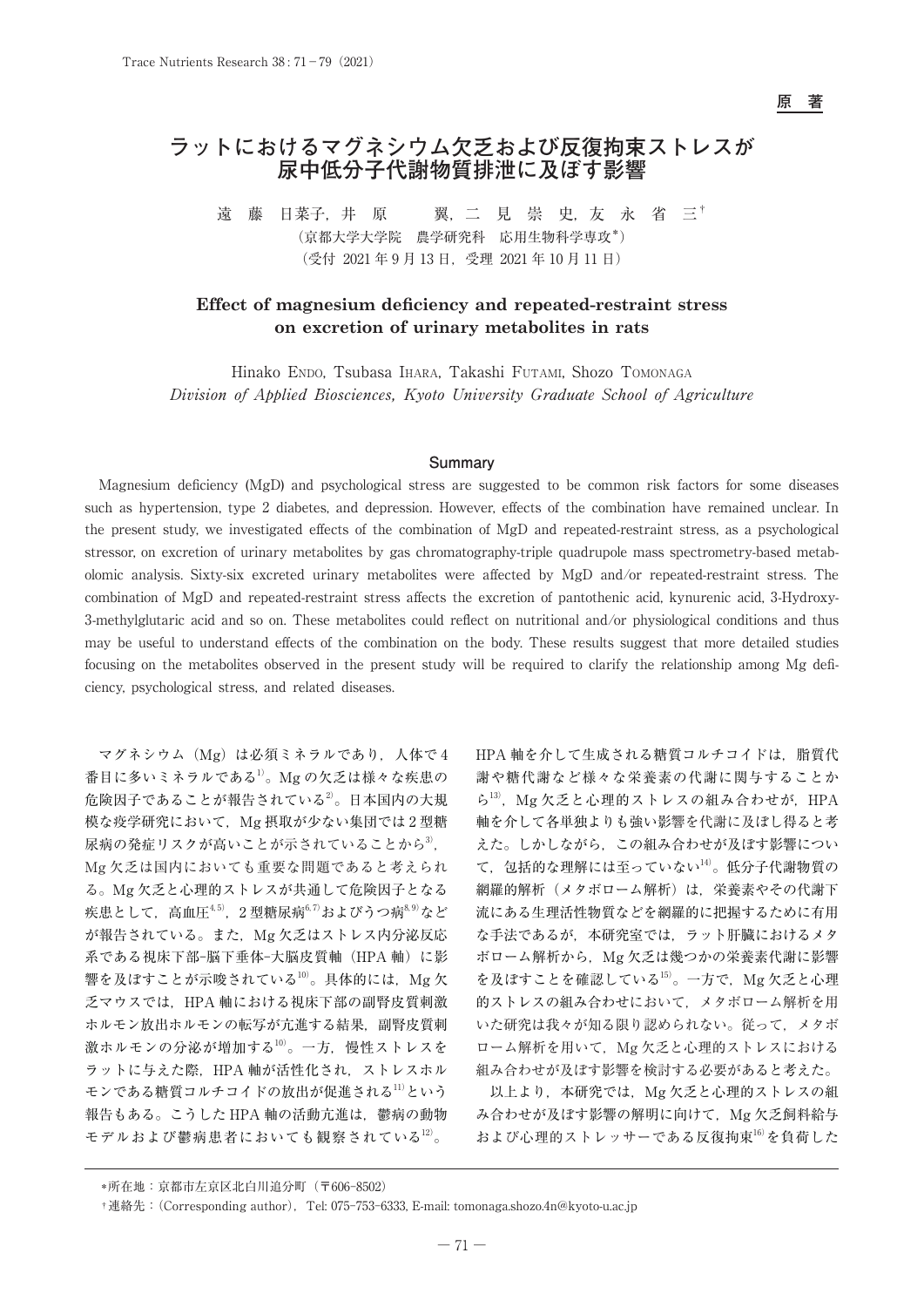ラットにおける尿のメタボローム解析を行った。本研究で 尿に着目した理由として,尿中代謝物質は全身の代謝を反 映しうるだけでなく,反復採取を非侵襲かつ容易に行うこ とができることから,両処理が及ぼす影響を経時的に把握 する上で有用であると考えたからである。

### **実験方法**

#### **供試飼料**

対照飼料は AIN-93G に準拠した。Mg 欠乏飼料では, AIN-93G-MX から Mg を除いたミネラル混合物を含む AIN-93G に準じた飼料を用いた。対照飼料および Mg 欠 乏 飼 料 中 の Mg 含 量 は, そ れ ぞ れ 447 mg/kg お よ び 33 mg/kg であった。

#### **動物試験**

24 匹の 3 週齢 Sprague Dawley 雄ラットを室温 24 ± 1℃, 明期サイクルを 5:00~19:00 の条件下で, 代謝 ケージにて単飼し,蒸留水は自由に摂取させた。馴化期間 として,7 日間対照飼料を給与した後に,平均体重が等し くなるように6頭ずつ, 対照群, Mg 欠乏群, 反復拘束ス トレス群, Mg 欠乏かつ反復拘束ストレス群の4群に割り 当て,対照飼料あるいは Mg 欠乏飼料を 7 日間給与し た。Mg 欠乏群の摂食量に合わせて,他の群ではペア フェッドを行った。

1,3,5 および 7 日目における 1 日尿を採取した。ま た,毎日体重測定を行った。本実験は「実験動物の飼養お よび保管並びに苦痛の軽減に関する基準」(平成 25 年環境 省告示第 84 号)を遵守し,京都大学における動物実験の 実施に関する規定(京都大学動物実験委員会)に基づき 行った(承認番号:29-99)。

#### **反復拘束ストレス**

負荷する心理的ストレスとして、反復拘束ストレス16)を 用いた。7 日間連続して 8: 00-11: 00 の間に,ホームケー ジ内で,頭部以外を包帯で巻いて毎日 2 時間拘束した。

#### **皮膚炎症の評価**

皮膚における炎症は、Kotani らの方法17)で炎症スコア を用いて評価した。0 点:炎症なし,1 点:腫れを伴う片 耳の充血,2 点:腫れを伴う両耳の充血,3 点:片耳の炎 症,4点:両耳の炎症,5点:両耳と尾の炎症とし,毎日 評価を行った。

### **血漿中 Mg 濃度および大腿骨中 Mg 含量測定**

イソフルラン麻酔下で腹部大動脈からの採血によりラッ トを屠殺し,大腿骨を採取した。採取した血液にはヘパリ ンナトリウムを添加し,4 ℃,10,000×g で 15 分間遠心分 離を行い,血漿を得た。血漿および大腿骨のサンプルは分 析まで−80 ℃で保存した。血漿は 10 % トリクロロ酢酸を

用いて除タンパク質処理し,大腿骨は硝酸を用いて湿式灰 化したのち,原子吸光光度計(AA-6600 F,島津製作所, 京都)を用いて Mg 濃度を測定した。

#### **低分子代謝物質の網羅的半定量分析**

蒸留水で 10 倍に希釈した尿 50 *u*L に対し, Goto らの方 法18)に基づき以下に述べる前処理および誘導体化を行っ た。内部標準物質として 2-イソプロピルリンゴ酸 5 *μ*L (5 mg/ml)を加えた。次に前処理液(メタノール:水:ク ロロホルム= 2.5:1:1)250 *μ*L を加えた後,1,200 rpm, 37 ℃で 30 分間振盪した (暗所)。次に 4 ℃, 16,000 × g で 5 分間遠心分離を行った。得られた上澄み 225 *μ*L を蒸留 水 200 *μ*L と混合し,再度 4 ℃,16,000×g で 5 分間遠心 分離し、上澄みを得た。得られた上澄みを真空下、室温で 20分間遠心濃縮した。その後, -80 ℃で凍結させ, 減圧乾 固を行った。その後,メトキシアミン塩酸塩のピリジン溶 液(オキシム化液)を加えた後, 1,200 rpm, 30℃で 90分 間振盪した (暗所)。その後 N- メチル -N- トリメチルシリ ルトリフルオロアセトアミドを加え(トリメチルシリル 化),1,200 rpm,37 ℃で 45 分間振盪した(暗所)。これ らのサンプルを GC-MS/MS (GCMS-TQ-8050, 島津製作 所)の電子イオン化法による MRM および SCAN モード で分析を行った。カラムは BPX5 (長さ30 m, 内径 0.25 mm, 膜厚 0.25 μm, Trajan Scientific and Medical) を用いた。キャリアガスはヘリウムを用い,圧力を 68.4 kPa,全流量を 40.4 mL/min とした。パージ流量は 5.0 mL として、スプリットで注入した。カラムオーブン 温度は 60 ℃で 2 分間保持したのち 330 ℃まで 15 ℃/min で上昇させ,気化室およびイオン源の温度はそれぞれ 250 ℃, 200 ℃とした。取得データのピークの検出、アラ イメントおよびピークの同定には,データベースソフト ウェアである Smart Metabolites Database(島津製作所) およびデータ解析ツールである MRMPROBS ver.  $2.50^{19}$ を用いた。保持指標が±10 以内,類似度が 50 %以上ある いは確認イオンの有無を同定の基準とした。対照群の平均 値を 100 とした相対値で示した。

#### **クエン酸の定量分析**

低分子代謝物質の網羅的半定量分析において,クエン酸 は同定されていたもののピークが飽和していたため,相対 値を算出することができなかった。そこで,クエン酸は定 量分析した。

尿 5 μL を PBS で 10 倍希釈したもの, およびクエン酸 を標準物質として含む標準溶液 50 *μ*L に対し,半定量分析 と同様に前処理および誘導体化を行った。内部標準物質と して 2-イソプロピルリンゴ酸 5 *μ*L(5 mg/ml)を用いた。 これらのサンプルを GC-MS/MS (GCMS-TQ-8050, 島津 製作所)の電子イオン化法による MRM モードで分析を 行った。カラムは HP-5MS(30 m × 0.25 mm, Agilent Technologies) を用いた。キャリアガスはヘリウムを用い,圧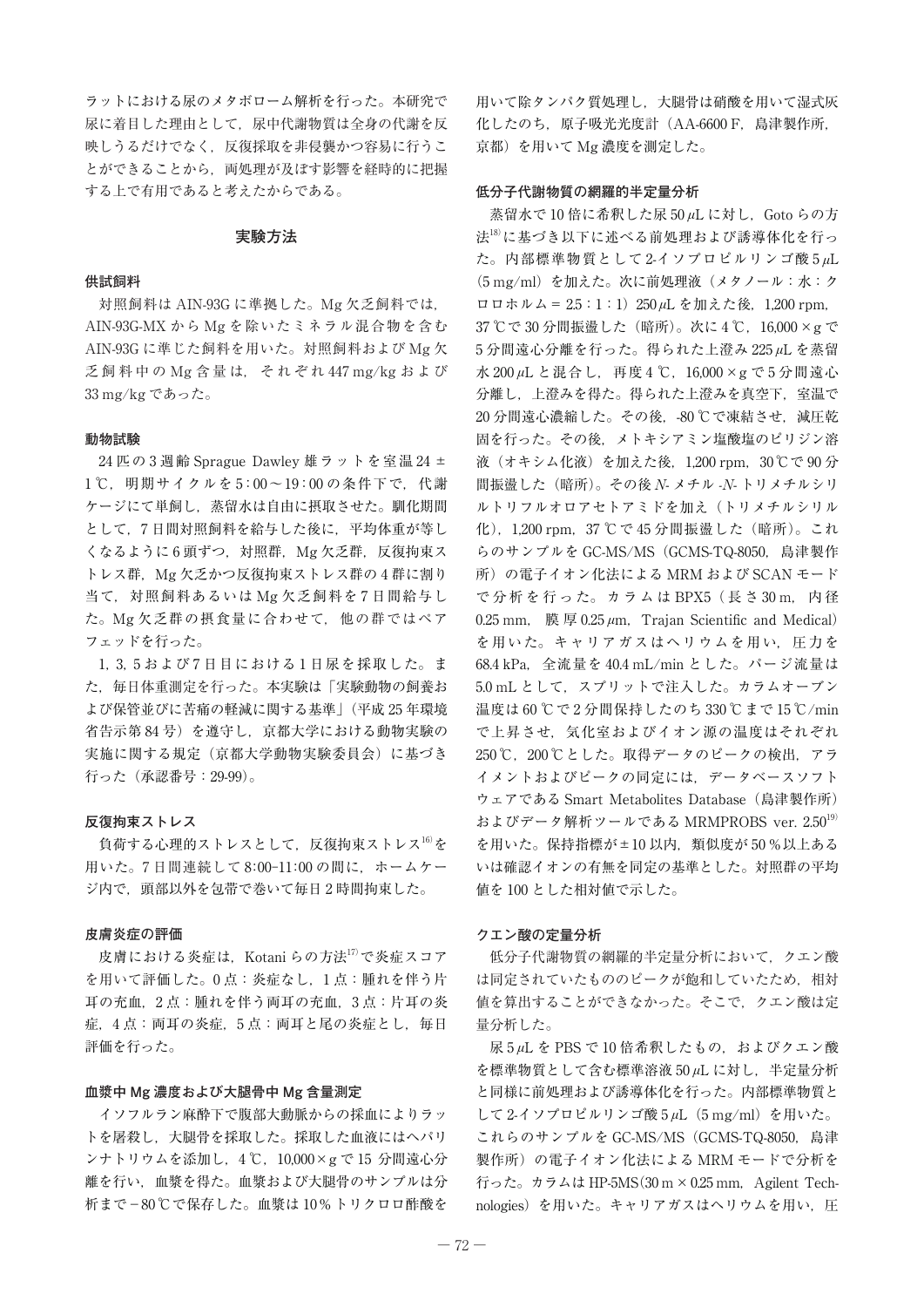力を 120.0 kPa,全流量を 50.0 mL/min とした。パージ流 量は 3.0 mL として、スプリットで注入した。カラムオー ブン温度は 80 ℃で 1 分間保持したのち 280 ℃まで 12.5 ℃ /min で上昇させ、気化室およびイオン源の温度はそれぞ れ 240 ℃, 200 ℃とした。

### **統計処理**

Mg 欠乏および反復拘束ストレスが及ぼす影響の解析に 二元配置分散分析を用いた。交互作用に有意差が認められ た場合は,Tukey 法による多重比較検定を行った。炎症 スコアは対照群と Mg 欠乏飼料を給与した群の 2 群間に ついてノンパラメトリック多重検定である Steel-Dwass 法 を用いて比較検討した。P < 0.05 を有意差ありとした。統 計解析用ソフトウェアとして, JMP 13.0.0 (SAS) を用い た。さらに、低分子代謝物質群の分析結果に基づき, Mg 欠乏の効果が有意あるいは交互作用が認められかつ多重比 較で対照群と Mg 欠乏群 間で有意差が認められた場合を Mg 欠乏の影響がある、反復拘束ストレスの効果が有意あ るいは交互作用が認められかつ多重比較で対照群と反復拘 束ストレス群間で有意差が認められた場合を反復拘束スト レスの影響がある,両処理の影響がともに有意な場合ある いは交互作用が有意な場合には組み合わせも影響があると し, MetaboAnalyst  $5.0^{20}$ によるパスウェイ解析を行った。

### **結 果**

#### **体重増加および血漿と骨中 Mg 濃度**

Mg 欠乏飼料および反復拘束ストレスが,体重増加およ び生体のマグネシウム濃度に及ぼす影響を Table 1 に示し た。ペアフェッドを行った結果,摂食量には全ての処理の 影響が認められなかった。また,増体重にも全ての処理の 影響が認められなかった。Mg 欠乏飼料給与により血漿お よび大腿骨中 Mg 濃度が低下したが、反復拘束ストレス の影響は認められなかった。

### **皮膚の炎症**

Mg 欠乏飼料給与が炎症に及ぼす影響を Figure 1 に示 した。対照群では炎症が認められなかった。Mg 欠乏飼料

を給与した2群では、試験開始2日目以降動物試験終了時 までにおいて,炎症が認められた。一方,反復拘束ストレ ス単独では炎症を生じず、Mg 欠乏による炎症の発生に影 響は及ぼさなかった。

# **低分子代謝物質の網羅的半定量分析およびクエン酸の定量 分析**

1 日目の尿において,網羅的半定量分析により 77 成分 の代謝物質が同定された。その中で, Mg 欠乏による減少 が認められた代謝物質は 14 成分, Mg 欠乏による増加が 認められた代謝物質は1成分, 反復拘束ストレスによる減 少が認められた代謝物質は 3 成分であった。Mg 欠乏およ び反復拘束ストレスの組み合わせの影響を受けた代謝物質 は3成分認められた。また, Mg 欠乏によりクエン酸の減 少が認められた(Table 2)。

3 日目の尿において,網羅的半定量分析により 99 成分 の代謝物質が同定された。その中で, Mg 欠乏による減少 が認められた代謝物質は 21 成分, Mg 欠乏による増加が 認められた代謝物質は 7 成分であった。反復拘束ストレス による減少が認められた代謝物質は 3 成分であった。Mg 欠乏および反復拘束ストレスの組み合わせの影響を受けた



**Figure 1** Effect of Mg deficiency and repeated restraint stress on inflammation score in rats

Values are means with their standard errors ( $n = 6$ ). MgD: magnesium deficiency, Stress: repeated restraint stress. Inflammatory skin lesions were evaluated by the inflammatory score reported by Kotani et al17). \*P  $\sim 0.05$  for Control vs. MgD and for Control vs. MgD + Stress. No significant difference was detected in all time points for "MgD vs MgD + Stress" or "Control vs. Stress".

**Table 1** Effect of Mg deficiency and repeated restraint stress on growth parameters and Mg concentrations of plasma and femur in rats.

|                          |                 |                 |                 | MgD                            | P value     |               |                                  |  |
|--------------------------|-----------------|-----------------|-----------------|--------------------------------|-------------|---------------|----------------------------------|--|
|                          | Control         | MgD             | <b>Stress</b>   | $^{+}$<br>MgD<br><b>Stress</b> |             | <b>Stress</b> | MgD<br>$\times$<br><b>Stress</b> |  |
| Initial body weight (g)  | $119.7 \pm 1.9$ | $111.0 \pm 3.9$ | $123.2 \pm 2.2$ | $111.2 \pm 2.9$                | NS.         | ΝS            | <b>NS</b>                        |  |
| Body weight gain $(g/d)$ | $36.8 \pm 1.9$  | $38.2 \pm 1.5$  | $30 \pm 0.9$    | $37.5 \pm 2.2$                 | NS.         | ΝS            | <b>NS</b>                        |  |
| Food intake $(g/d)$      | $19.2 \pm 0.6$  | $19.6 \pm 0.6$  | $19.6 \pm 0.6$  | $19.7 \pm 0.4$                 | <b>NS</b>   | <b>NS</b>     | <b>NS</b>                        |  |
| Plasma Mg $(mg/L)$       | $14.8 \pm 0.3$  | $2.9 \pm 0.2$   | $16.1 \pm 0.4$  | $2.3 \pm 0.1$                  | ${}_{0.01}$ | ΝS            | <b>NS</b>                        |  |
| Femur Mg $(g/kg)$        | $1.71 \pm 0.06$ | $0.80 \pm 0.05$ | $1.75 \pm 0.05$ | $0.77 \pm 0.03$                | ${}_{0.01}$ | ΝS            | <b>NS</b>                        |  |

Values are means with their standard errors (n = 6). MgD: magnesium deficiency, Stress: repeated restrained stress, NS: not significant (P  $\geq$  0.05).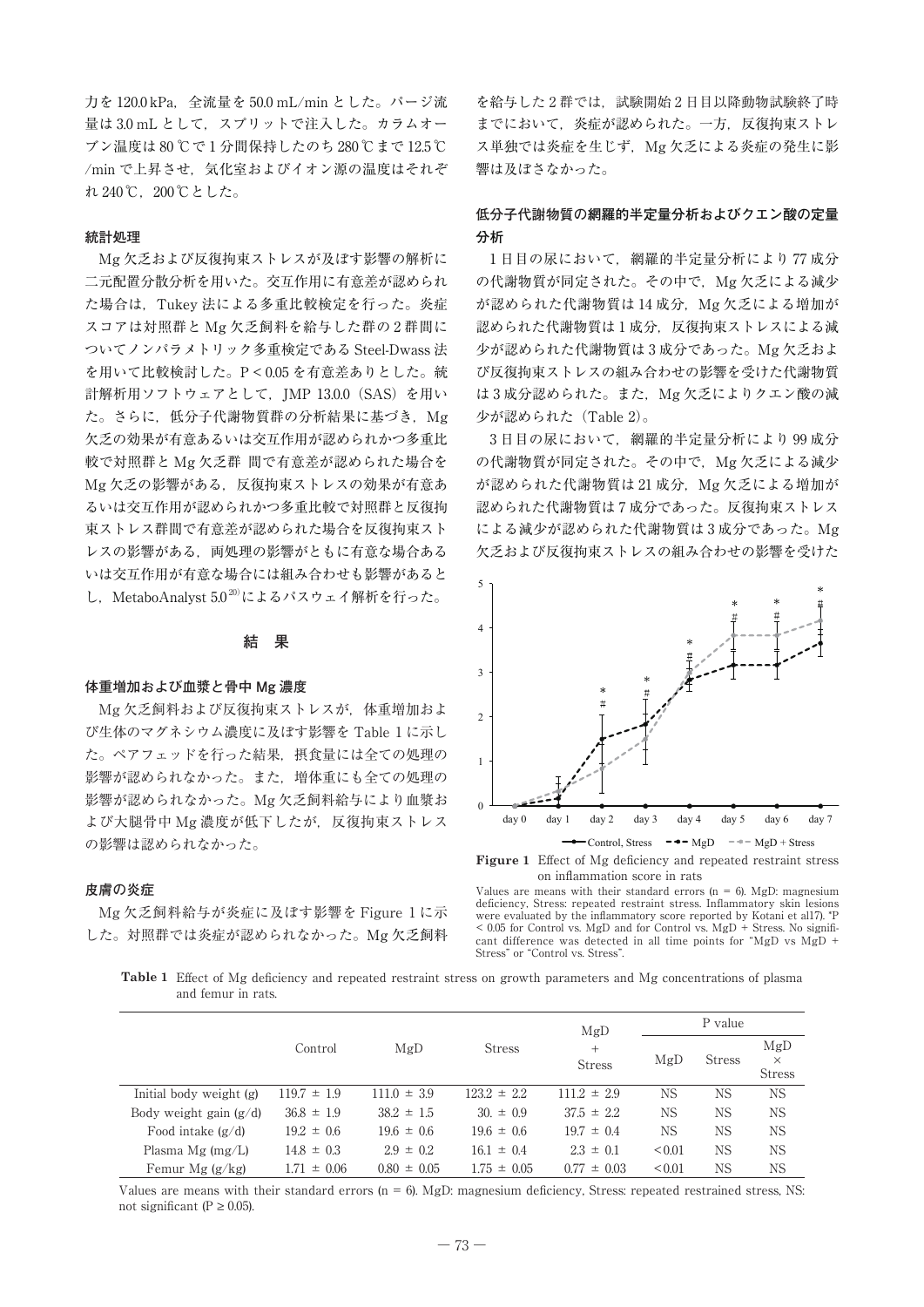**Table 2** Effect of Mg deficiency and repeated restraint stress on excretion of urinary metabolites on day 1 in rats

|                                 |                           |                          | MgD                  | P value              |             |               |                                  |
|---------------------------------|---------------------------|--------------------------|----------------------|----------------------|-------------|---------------|----------------------------------|
|                                 | Control                   | MgD                      | Stress               | $+$<br><b>Stress</b> | MgD         | <b>Stress</b> | MgD<br>$\times$<br><b>Stress</b> |
| Adipic acid                     | $100 \pm 28$              | $65 \pm 7$               | $76 \pm 13$          | $49 \pm 5$           | < 0.05      | <b>NS</b>     | <b>NS</b>                        |
| Cytosine                        | $100 \pm$<br>-55          | $45 \pm$<br>-14          | $130 \pm 62$         | $2 \pm 1$            | < 0.05      | NS.           | <b>NS</b>                        |
| Citric acid*                    | $279 =$<br>24             | $184 =$<br>28            | 257<br>$\pm$ 35      | 167<br>$\pm$ 63      | ${}_{0.01}$ | <b>NS</b>     | <b>NS</b>                        |
| Fumaric acid                    | $100 \pm$<br>36           | $37 \pm$<br>12           | $55 \pm 9$           | $24 \pm 4$           | < 0.05      | <b>NS</b>     | <b>NS</b>                        |
| Glutaric acid                   | $100 \pm$<br>-23          | $50 \pm 9$               | $79 \pm 13$          | $41 \pm 7$           | < 0.01      | <b>NS</b>     | <b>NS</b>                        |
| 3-Hydroxyisovaleric acid        | $100 =$<br>-21            | $29 \pm 5$               | $76 \pm 9$           | $20 \pm 8$           | < 0.01      | <b>NS</b>     | <b>NS</b>                        |
| 3-Hydroxy-3-methylglutaric acid | $100 =$<br>28             | $37 \pm 13$              | $68 \pm 9$           | $0 \pm 0$            | < 0.01      | ${}_{0.05}$   | <b>NS</b>                        |
| 2-Ketoglutaric acid             | $100 \pm$<br>26           | $33 \pm$<br>-11          | $72 \pm 15$          | $25 \pm 7$           | < 0.01      | <b>NS</b>     | <b>NS</b>                        |
| Malic acid                      | $100 \pm$<br>34           | $44 \pm$<br>10           | $57 \pm 9$           | 27<br>$\pm$ 3        | < 0.05      | <b>NS</b>     | <b>NS</b>                        |
| 2-Methyl-3-hydroxybutyric acid  | $100 =$<br>-27            | $46 \pm 4$               | $68 \pm 9$           | $36 \pm 4$           | < 0.01      | <b>NS</b>     | <b>NS</b>                        |
| Methylmalonic acid              | $100 \pm$<br>26           | $46 \pm 5$               | $76 \pm 14$          | $30 \pm 5$           | < 0.01      | <b>NS</b>     | <b>NS</b>                        |
| Mevalonic lactone               | $100 \pm$<br>29           | $64 \pm 5$               | $73 \pm 9$           | $34 \pm 10$          | < 0.05      | <b>NS</b>     | <b>NS</b>                        |
| N-Acetylserine                  | $100 \pm$<br>36           | $57 \pm 7$               | $80 \pm 12$          | $36 \pm 7$           | <0.05       | <b>NS</b>     | <b>NS</b>                        |
| Oxalic acid                     | $100 \pm$<br>52           | $158 \pm$<br>27          | $67 \pm 9$           | $262 \pm 87$         | <0.05       | <b>NS</b>     | <b>NS</b>                        |
| 5-Oxoproline                    | $100 \pm$<br>$17^{\circ}$ | $99 \pm$<br>$11^{\circ}$ | $103 \pm 14^{\circ}$ | 47<br>$\pm$ 9b       | < 0.05      | <b>NS</b>     | < 0.05                           |
| Uracil                          | $100 \pm$<br>-18          | $52 =$<br>-10            | $63 \pm 9$           | $39 \pm 9$           | < 0.01      | <b>NS</b>     | <b>NS</b>                        |
| Uric acid                       | 39<br>$100 =$             | $104 =$<br>53            | $50 \pm 16$          | $7 \pm 5$            | <b>NS</b>   | < 0.05        | <b>NS</b>                        |

Values except for citric acid are relative value as means of control is 100. \*The unit for citric acid is mmol. Values are means with their standard errors (n = 6). MgD: magnesium deficiency, Stress: repeated restraint stress. NS: not significant (P  $\geq$  0.05). Mean values with different letters in the same line were significantly different by Tukey test (P < 0.05)

|  |  |  | <b>Table 3</b> Effect of Mg deficiency and repeated restraint stress on excretion of urinary metabolites on day 3 in rats |  |  |  |
|--|--|--|---------------------------------------------------------------------------------------------------------------------------|--|--|--|
|--|--|--|---------------------------------------------------------------------------------------------------------------------------|--|--|--|

|                                 |              |              |                                       | MgD          |        | P value       |                                  |
|---------------------------------|--------------|--------------|---------------------------------------|--------------|--------|---------------|----------------------------------|
|                                 | Control      | MgD          | <b>Stress</b><br>$+$<br><b>Stress</b> |              | MgD    | <b>Stress</b> | MgD<br>$\times$<br><b>Stress</b> |
| Aconitic acid                   | $100 \pm 8$  | $77 \pm 7$   | $87 \pm 5$                            | $63 \pm 7$   | < 0.01 | <b>NS</b>     | $_{\rm NS}$                      |
| Allantoin                       | $100 \pm 7$  | $60 \pm 6$   | $84 \pm 10$                           | $55 \pm 6$   | < 0.01 | <b>NS</b>     | $_{\rm NS}$                      |
| Azelaic acid                    | $100 \pm 4$  | $133 \pm 11$ | $94 \pm 5$                            | $111 \pm 15$ | < 0.05 | <b>NS</b>     | $_{\rm NS}$                      |
| Citric acid*                    | $299 \pm 54$ | $144 \pm 23$ | $318 \pm 30$                          | $107 \pm 21$ | < 0.01 | <b>NS</b>     | <b>NS</b>                        |
| Dimethylglycine                 | $100 \pm 10$ | $85 \pm 9$   | $143 \pm 28$                          | $83 \pm 15$  | < 0.05 | <b>NS</b>     | $_{\rm NS}$                      |
| Fumaric acid                    | $100 \pm 5$  | $57 \pm 13$  | $92 \pm 12$                           | $40 \pm 9$   | < 0.01 | <b>NS</b>     | <b>NS</b>                        |
| Glutamic acid                   | $100 \pm 21$ | $41 \pm 12$  | $58 \pm 15$                           | $21 \pm 6$   | < 0.01 | < 0.05        | <b>NS</b>                        |
| Glutaric acid                   | $100 \pm 8$  | $66 \pm 14$  | $114 \pm 16$                          | $43 \pm 5$   | < 0.01 | <b>NS</b>     | $_{\rm NS}$                      |
| Glycerol 3-phosphate            | $100 \pm 5$  | $112 \pm 8$  | $95 \pm 11$                           | $130 \pm 5$  | < 0.01 | <b>NS</b>     | <b>NS</b>                        |
| Homogentisic acid               | $100 \pm 9$  | $243 \pm 26$ | $93 \pm 13$                           | $234 \pm 26$ | < 0.01 | <b>NS</b>     | <b>NS</b>                        |
| Homovanillic acid               | $100 \pm 9$  | $124 \pm 4$  | $92 \pm 6$                            | $104 \pm 11$ | < 0.05 | <b>NS</b>     | <b>NS</b>                        |
| 3-Hydroxyanthranilic acid       | $100 \pm 10$ | $145 \pm 11$ | $92 \pm 14$                           | $174 \pm 8$  | < 0.01 | <b>NS</b>     | <b>NS</b>                        |
| 4-Hydroxybenzoic acid           | $100 \pm 10$ | $136 \pm 5$  | $85 \pm 6$                            | $117 \pm 13$ | < 0.01 | <b>NS</b>     | <b>NS</b>                        |
| 2-Hydroxyisobutyric acid        | $100 \pm 13$ | $77 \pm 11$  | $87 \pm 12$                           | $62 \pm 5$   | < 0.05 | <b>NS</b>     | $_{\rm NS}$                      |
| 3-Hydroxyisobutyric acid        | $100 \pm 9$  | $71 \pm 10$  | $84 \pm 11$                           | $57 \pm 5$   | < 0.01 | <b>NS</b>     | <b>NS</b>                        |
| 3-Hydroxyisovaleric acid        | $100 \pm 13$ | $71 \pm 14$  | $88 \pm 11$                           | $47 \pm 3$   | < 0.01 | <b>NS</b>     | <b>NS</b>                        |
| 3-Hydroxy-3-methylglutaric acid | $100 \pm 8$  | $66 \pm 14$  | $83 \pm 8$                            | $43 \pm 7$   | < 0.01 | < 0.05        | <b>NS</b>                        |
| Isovalerylglycine               | $100 \pm 10$ | $76 \pm 7$   | $105 \pm 8$                           | $77 \pm 10$  | < 0.01 | <b>NS</b>     | $_{\rm NS}$                      |
| 2-Ketoglutaric acid             | $100 \pm 14$ | $30 \pm 7$   | $106 \pm 17$                          | $18 \pm 7$   | < 0.01 | <b>NS</b>     | $_{\rm NS}$                      |
| Malic acid                      | $100 \pm 4$  | $54 \pm 11$  | $90 \pm 12$                           | $38 \pm 8$   | < 0.01 | <b>NS</b>     | <b>NS</b>                        |
| 2-Methyl-3-hydroxybutyric acid  | $100 \pm 12$ | $63 \pm 10$  | $84 \pm 10$                           | $47 \pm 5$   | < 0.01 | <b>NS</b>     | $_{\rm NS}$                      |
| Methylsuccinic acid             | $100 \pm 13$ | $80 \pm 6$   | $88 \pm 9$                            | $70 \pm 6$   | < 0.05 | <b>NS</b>     | $_{\rm NS}$                      |
| Mevalonic lactone               | $100 \pm 16$ | $66 \pm 5$   | $72 \pm 11$                           | $38 \pm 7$   | < 0.01 | < 0.05        | <b>NS</b>                        |
| N-Acetylaspartic acid           | $100 \pm 9$  | $60 \pm 9$   | $80 \pm 11$                           | $49 \pm 6$   | < 0.01 | <b>NS</b>     | $_{\rm NS}$                      |
| N-Acetylserine                  | $100 \pm 10$ | $66 \pm 8$   | $100 \pm 20$                          | $43 \pm 4$   | < 0.01 | <b>NS</b>     | <b>NS</b>                        |
| Quinolinic acid                 | $100 \pm 11$ | $145 \pm 16$ | $81 \pm 19$                           | $125 \pm 8$  | < 0.01 | <b>NS</b>     | <b>NS</b>                        |
| Succinic acid                   | $100 \pm 17$ | $44 \pm 12$  | $85 \pm 20$                           | $46 \pm 7$   | < 0.01 | <b>NS</b>     | $_{\rm NS}$                      |
| Threonic acid                   | $100 \pm 10$ | $85 \pm 8$   | $91 \pm 7$                            | $69 \pm 5$   | < 0.05 | <b>NS</b>     | <b>NS</b>                        |

Values except for citric acid are relative value as means of control is 100. \*The unit for citric acid is mmol. Values are means with their standard errors (n = 6). MgD: magnesium deficiency, Stress: repeated restraint stress. NS: not significant (P ≥ 0.05).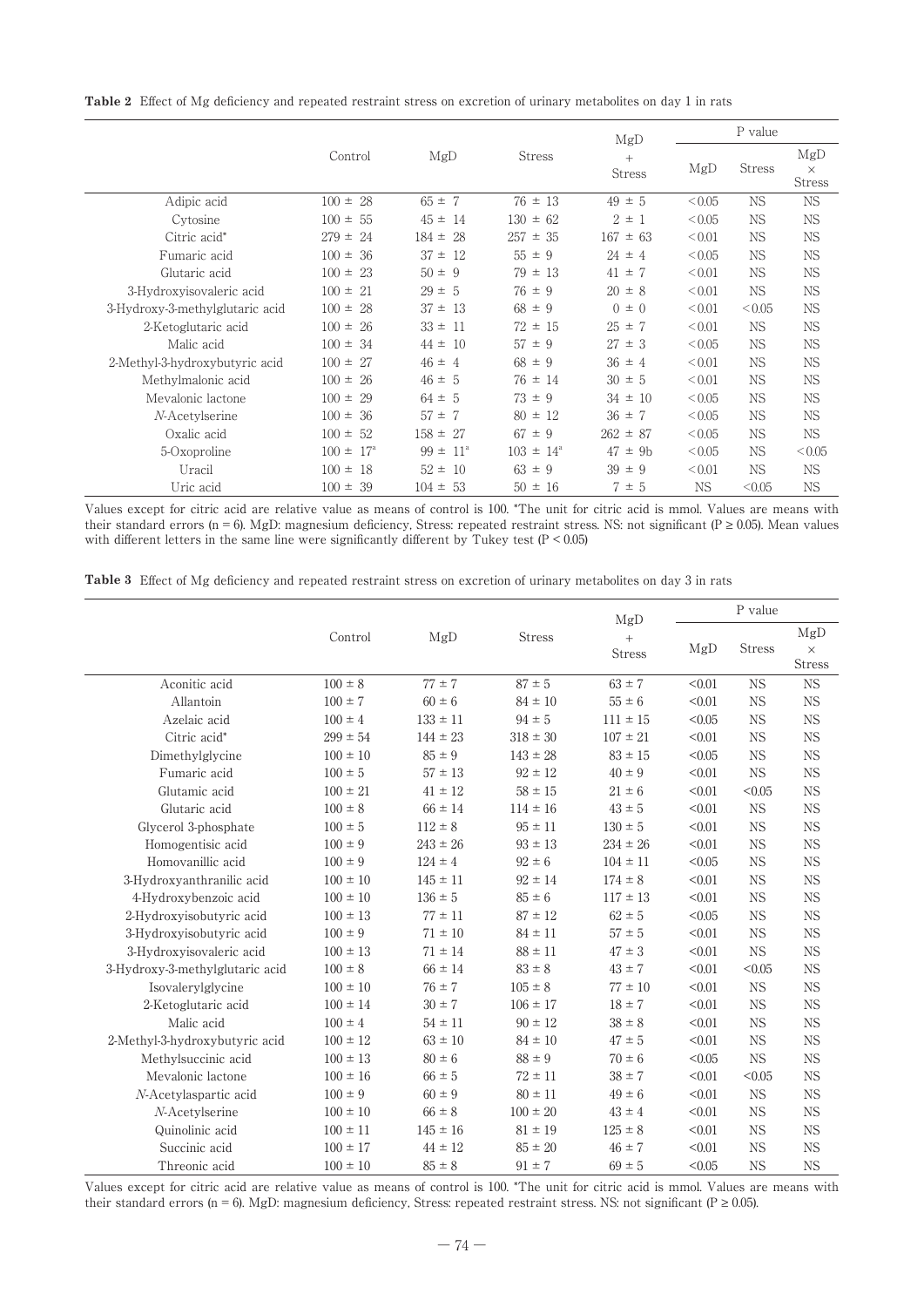代謝物質は3成分認められた。また, Mg 欠乏によりクエ ン酸の減少が認められた(Table 3)。

5 日目の尿において,網羅的半定量分析により 77 成分 の代謝物質が同定された。その中で, Mg 欠乏による減少 が認められた代謝物質は 27 成分, Mg 欠乏による増加が 認められた代謝物質は2成分,反復拘束ストレスによる減 少が認められた代謝物質は 7 成分であった。Mg 欠乏およ び反復拘束ストレスの組み合わせの影響を受けた代謝物質 は 12 成分認められた。また, Mg 欠乏によりクエン酸の 減少が認められた(Table 4)。

7 日目の尿において,網羅的半定量分析により 90 成分 の代謝物質が同定された。その中で、Mg 欠乏による減少 が認められた代謝物質は15成分, 反復拘束ストレスによ

る減少が認められた代謝物質は 14 成分であった。Mg 欠 乏および反復拘束ストレスの組み合わせの影響を受けた代 謝物質は4成分認められた。また, Mg 欠乏によりクエン 酸の減少が認められた $(Table 5)$ 。

### **組み合わせの影響を受けた代謝物質のグループ分け**

Mg 欠乏と反復拘束ストレスの組み合わせの影響を受け た代謝物質の幾つかにおいて,受けた影響のパターンに基 づき以下の 3 グループに分けた。

1) Mg 欠乏と反復拘束ストレスの両方で減少するが組み 合わせによる相乗的な減少は無し

1 日目は,3-ヒドロキシ-3-メチルグルタル酸が認められ た。3 日目は,グルタミン酸,3-ヒドロキシ-3-メチルグル

**Table 4** Effect of Mg deficiency and repeated restraint stress on excretion of urinary metabolites on day 5 in rats.

|                                 |                      |                      |                      |                                          | P value     |               |                           |
|---------------------------------|----------------------|----------------------|----------------------|------------------------------------------|-------------|---------------|---------------------------|
|                                 | Control              | MgD                  | <b>Stress</b>        | MgD<br>$\boldsymbol{+}$<br><b>Stress</b> | MgD         | <b>Stress</b> | MgD<br>$\times$<br>Stress |
| Aconitic acid                   | $100 \pm 4^{\circ}$  | $99 \pm 10^{\circ}$  | $108 \pm 7^{\circ}$  | $62 \pm 10^{6}$                          | < 0.05      | $_{\rm NS}$   | < 0.05                    |
| Adipic acid                     | $100 \pm 12$         | $76 \pm 8$           | $108 \pm 21$         | $58 \pm 8$                               | < 0.05      | <b>NS</b>     | <b>NS</b>                 |
| Allantoin                       | $100 \pm 29$         | $14 \pm 3$           | $58 \pm 25$          | $6 \pm 3$                                | < 0.01      | $_{\rm NS}$   | <b>NS</b>                 |
| Aspartic acid                   | $100\pm3^{\rm a}$    | $98 \pm 12^{\circ}$  | $99\pm5^{\circ}$     | $58\pm12^{\rm b}$                        | < 0.05      | < 0.05        | < 0.05                    |
| Citric acid*                    | $326 \pm 13$         | $159 \pm 20$         | $360 \pm 47$         | $123 \pm 20$                             | < 0.01      | $_{\rm NS}$   | $_{\rm NS}$               |
| Fumaric acid                    | $100 \pm 7$          | $65 \pm 13$          | $107 \pm 15$         | $40 \pm 10$                              | < 0.01      | $_{\rm NS}$   | <b>NS</b>                 |
| Glucono-1,4-lactone             | $100\pm5^{\rm ab}$   | $113 \pm 13^{\circ}$ | $99 \pm 10^{ab}$     | $70 \pm 13^{\rm b}$                      | $_{\rm NS}$ | < 0.05        | < 0.05                    |
| Glutaric acid                   | $100 \pm 12$         | $64 \pm 8$           | $132 \pm 18$         | $45 \pm 8$                               | < 0.01      | $_{\rm NS}$   | $_{\rm NS}$               |
| Glyceric acid                   | $100 \pm 11$         | $85 \pm 7$           | $109 \pm 12$         | $74 \pm 7$                               | < 0.05      | <b>NS</b>     | <b>NS</b>                 |
| Glycerol 3-phosphate            | $100 \pm 6^{\rm b}$  | $161 \pm 19^{\circ}$ | $102 \pm 11^{\circ}$ | $109 \pm 19^{b}$                         | < 0.05      | $_{\rm NS}$   | < 0.05                    |
| Hippuric acid                   | $100 \pm 21^{ab}$    | $133 \pm 12^{\circ}$ | $90 \pm 12^b$        | $74 \pm 13^b$                            | $_{\rm NS}$ | < 0.01        | < 0.01                    |
| 3-Hydroxybutyric acid           | $100 \pm 15$         | $66 \pm 9$           | $104 \pm 14$         | $47 \pm 10$                              | < 0.01      | $_{\rm NS}$   | $_{\rm NS}$               |
| 2-Hydroxyisobutyric acid        | $100 \pm 6$          | $76 \pm 10$          | $95 \pm 8$           | $59 \pm 10$                              | < 0.01      | <b>NS</b>     | <b>NS</b>                 |
| 2-Hydroxyisovaleric acid        | $100 \pm 9$          | $34 \pm 10$          | $96 \pm 6$           | $24 \pm 10$                              | < 0.01      | $_{\rm NS}$   | <b>NS</b>                 |
| 3-Hydroxy-3-methylglutaric acid | $100 \pm 9$          | $88 \pm 16$          | $99 \pm 11$          | $45 \pm 9$                               | < 0.01      | <b>NS</b>     | $_{\rm NS}$               |
| Indol-3-acetic acid             | $100 \pm 22^{ab}$    | $98 \pm 8^{ab}$      | $142 \pm 35^{\circ}$ | $52 \pm 8^{\rm b}$                       | < 0.05      | <b>NS</b>     | < 0.05                    |
| Inositol                        | $100\pm6^{\rm ab}$   | $112 \pm 14^{\circ}$ | $104 \pm 3^{\circ}$  | $64\pm14^{\rm b}$                        | $_{\rm NS}$ | < 0.05        | < 0.05                    |
| Isovalerylglycine               | $100 \pm 3^{ab}$     | $94 \pm 10^{ab}$     | $127 \pm 18^{\rm a}$ | $52 \pm 10^{\rm b}$                      | < 0.01      | $_{\rm NS}$   | < 0.01                    |
| 2-Ketoglutaric acid             | $100\pm12$           | $33 \pm 10$          | $120 \pm 22$         | $25 \pm 10$                              | < 0.01      | $_{\rm NS}$   | $_{\rm NS}$               |
| Kynurenic acid                  | $100 \pm 9$          | $69 \pm 12$          | $82 \pm 5$           | $38 \pm 12$                              | < 0.01      | < 0.05        | <b>NS</b>                 |
| Malic acid                      | $100 \pm 7$          | $65 \pm 14$          | $103 \pm 15$         | $39 \pm 10$                              | < 0.01      | <b>NS</b>     | <b>NS</b>                 |
| Mesaconic acid                  | $100 \pm 6$          | $89 \pm 10$          | $114 \pm 11$         | $69 \pm 14$                              | < 0.05      | $_{\rm NS}$   | <b>NS</b>                 |
| meso-Erythritol                 | $100 \pm 7^{ab}$     | $116 \pm 11^{a}$     | $88 \pm 7^{\rm ab}$  | $64 \pm 11^{b}$                          | $_{\rm NS}$ | < 0.01        | < 0.05                    |
| 2-Methyl-3-hydroxybutyric acid  | $100 \pm 7$          | $52 \pm 9$           | $85\pm5$             | $34\pm7$                                 | < 0.01      | $_{\rm NS}$   | $_{\rm NS}$               |
| Methylmalonic acid              | $100 \pm 11^{\rm a}$ | $75\pm11^{\rm ab}$   | $116 \pm 15^{\circ}$ | $39 \pm 9^b$                             | < 0.01      | $_{\rm NS}$   | < 0.05                    |
| Methylsuccinic acid             | $100 \pm 13$         | $72 \pm 3$           | $101 \pm 19$         | $57\pm9$                                 | < 0.01      | $_{\rm NS}$   | $_{\rm NS}$               |
| Mevalonic lactone               | $100 \pm 11$         | $84 \pm 16$          | $94 \pm 7$           | $50\pm7$                                 | < 0.05      | $_{\rm NS}$   | <b>NS</b>                 |
| N-Acetylaspartic acid           | $100 \pm 5$          | $82 \pm 10$          | $93 \pm 8$           | $56 \pm 10$                              | < 0.01      | <b>NS</b>     | <b>NS</b>                 |
| Oxalic acid                     | $100 \pm 18$         | $418 \pm 55$         | $77 \pm 17$          | $393 \pm 55$                             | < 0.01      | <b>NS</b>     | $_{\rm NS}$               |
| 5-Oxoproline                    | $100 \pm 11$         | $78 \pm 12$          | $101\pm9$            | $40 \pm 11$                              | < 0.01      | <b>NS</b>     | $_{\rm NS}$               |
| Pantothenic acid                | $100 \pm 10^{\rm a}$ | $92 \pm 7^{ab}$      | $108 \pm 6^{\circ}$  | $60 \pm 10^{b}$                          | < 0.01      | $_{\rm NS}$   | < 0.05                    |
| Ribose 5-phosphate              | $100 \pm 7$          | $122 \pm 14$         | $93 \pm 7$           | $78 \pm 15$                              | $_{\rm NS}$ | < 0.05        | $_{\rm NS}$               |
| Succinic acid                   | $100\pm15$           | $51 \pm 6$           | $98 \pm 14$          | $42 \pm 6$                               | < 0.01      | $_{\rm NS}$   | $_{\rm NS}$               |
| Threonic acid                   | $100 \pm 6$          | $98 \pm 8$           | $101 \pm 5$          | $65 \pm 8$                               | < 0.01      | <b>NS</b>     | <b>NS</b>                 |
| Thymidine                       | $100 \pm 40$         | $35 \pm 5$           | $55 \pm 8$           | $26 \pm 9$                               | < 0.05      | $_{\rm NS}$   | $_{\rm NS}$               |

Values except for citric acid are relative value as means of control is 100. \*The unit for citric acid is mmol. Values are means with their standard errors (n = 6). MgD: magnesium deficiency, Stress: repeated restraint stress. NS: not significant (P  $\geq$  0.05). Mean values with different letters in the same line were significantly different by Tukey test (P < 0.05).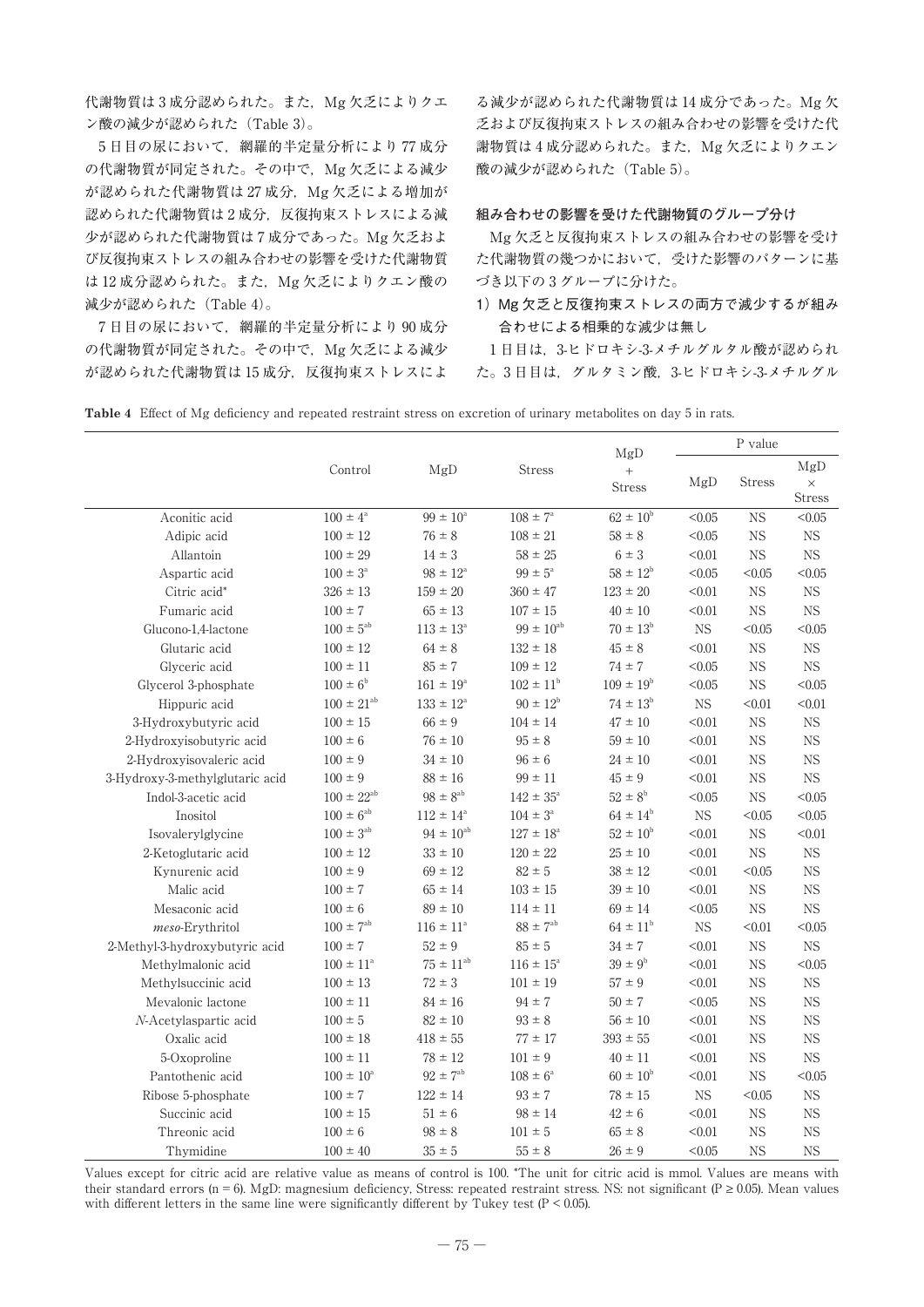**Table 5** Effect of Mg deficiency and repeated restraint stress on excretion of urinary metabolites on day 7 in rats

|                                 |              |              |               | MgD                     | P value   |               |                                  |  |
|---------------------------------|--------------|--------------|---------------|-------------------------|-----------|---------------|----------------------------------|--|
|                                 | Control      | MgD          | <b>Stress</b> | $^{+}$<br><b>Stress</b> | MgD       | <b>Stress</b> | MgD<br>$\times$<br><b>Stress</b> |  |
| $N^6$ -Acetyllysine             | $100 \pm 12$ | $65 \pm 14$  | $74 \pm 15$   | $28 \pm 5$              | < 0.01    | < 0.05        | <b>NS</b>                        |  |
| $N$ -Acetylglutamine            | $100 \pm 11$ | $64 \pm 14$  | $77 \pm 16$   | $28 \pm 4$              | < 0.01    | < 0.05        | <b>NS</b>                        |  |
| N-Acetylserine                  | $100 \pm 15$ | $60 \pm 14$  | $80 \pm 18$   | $24 \pm 6$              | < 0.01    | <b>NS</b>     | <b>NS</b>                        |  |
| Aconitic acid                   | $100 \pm 14$ | $76 \pm 12$  | $85 \pm 16$   | $42 \pm 8$              | < 0.05    | <b>NS</b>     | <b>NS</b>                        |  |
| Adenosine                       | $100 \pm 12$ | $115 \pm 23$ | $85 \pm 15$   | $59 \pm 13$             | <b>NS</b> | < 0.05        | <b>NS</b>                        |  |
| Adipic acid                     | $100 \pm 19$ | $50 \pm 8$   | $81 \pm 24$   | $31 \pm 6$              | < 0.01    | <b>NS</b>     | <b>NS</b>                        |  |
| Alanine                         | $100 \pm 33$ | $49 \pm 17$  | $29 \pm 9$    | $26 \pm 8$              | <b>NS</b> | < 0.05        | <b>NS</b>                        |  |
| Ascorbic acid                   | $100 \pm 10$ | $68 \pm 13$  | $101 \pm 20$  | $37 \pm 5$              | < 0.01    | <b>NS</b>     | <b>NS</b>                        |  |
| Aspartic acid                   | $100 \pm 17$ | $71 \pm 13$  | $66 \pm 13$   | $40 \pm 10$             | <b>NS</b> | < 0.05        | <b>NS</b>                        |  |
| Azelaic acid                    | $100 \pm 17$ | $55 \pm 9$   | $71 \pm 15$   | $30 \pm 7$              | <b>NS</b> | < 0.05        | <b>NS</b>                        |  |
| Citramalic acid                 | $100 \pm 14$ | $80 \pm 13$  | $75 \pm 13$   | $51 \pm 12$             | <b>NS</b> | < 0.05        | <b>NS</b>                        |  |
| Citric acid*                    | $340 \pm 19$ | $204 \pm 11$ | $285 \pm 26$  | $167 \pm 21$            | < 0.01    | <b>NS</b>     | <b>NS</b>                        |  |
| Fumaric acid                    | $100 \pm 19$ | $63 \pm 12$  | $90 \pm 24$   | $32 \pm 7$              | < 0.05    | $_{\rm NS}$   | <b>NS</b>                        |  |
| Gluconic acid                   | $100 \pm 13$ | $67 \pm 15$  | $78 \pm 17$   | $30 \pm 5$              | < 0.01    | < 0.05        | <b>NS</b>                        |  |
| Glutaric acid                   | $100 \pm 16$ | $64 \pm 16$  | $120 \pm 40$  | $28 \pm 6$              | < 0.05    | <b>NS</b>     | $_{\rm NS}$                      |  |
| Glycerol 2-phosphate            | $100 \pm 13$ | $136 \pm 29$ | $86 \pm 16$   | $65 \pm 13$             | <b>NS</b> | < 0.05        | <b>NS</b>                        |  |
| Glycerol 3-phosphate            | $100 \pm 11$ | $161 \pm 28$ | $89 \pm 16$   | $88 \pm 16$             | <b>NS</b> | < 0.05        | <b>NS</b>                        |  |
| Glycine                         | $100 \pm 16$ | $27 \pm 11$  | $47 \pm 16$   | $10 \pm 3$              | < 0.01    | < 0.05        | <b>NS</b>                        |  |
| Hippuric acid                   | $100 \pm 17$ | $93 \pm 16$  | $77 \pm 15$   | $49 \pm 11$             | <b>NS</b> | < 0.05        | <b>NS</b>                        |  |
| 3-Hydroxyisobutyric acid        | $100 \pm 17$ | $62 \pm 12$  | $70 \pm 12$   | $30 \pm 7$              | <b>NS</b> | < 0.05        | <b>NS</b>                        |  |
| 3-Hydroxyisovaleric acid        | $100 \pm 20$ | $48 \pm 17$  | $74 \pm 12$   | $17 \pm 6$              | < 0.01    | <b>NS</b>     | <b>NS</b>                        |  |
| 3-Hydroxy-3-methylglutaric acid | $100 \pm 16$ | $69 \pm 16$  | $85 \pm 23$   | $36 \pm 10$             | < 0.05    | <b>NS</b>     | <b>NS</b>                        |  |
| Inositol                        | $100 \pm 16$ | $82 \pm 15$  | $83 \pm 16$   | $41 \pm 8$              | < 0.05    | <b>NS</b>     | <b>NS</b>                        |  |
| Isobutyrylglycine               | $100 \pm 14$ | $85 \pm 17$  | $67 \pm 10$   | $43 \pm 11$             | <b>NS</b> | < 0.05        | <b>NS</b>                        |  |
| Isovalerylglycine               | $100 \pm 14$ | $81 \pm 15$  | $115 \pm 26$  | $49 \pm 12$             | < 0.05    | <b>NS</b>     | <b>NS</b>                        |  |
| Malic acid                      | $100 \pm 18$ | $62 \pm 12$  | $89 \pm 25$   | $33 \pm 8$              | < 0.05    | <b>NS</b>     | <b>NS</b>                        |  |

Values except for citric acid are relative value as means of control is 100. \*The unit for citric acid is mmol. Values are means with their standard errors (n = 6). MgD: magnesium deficiency, Stress: repeated restraint stress. NS: not significant ( $P \ge 0.05$ ).

|                                |              | Table 5 (continued) |               |                                |           |               |                                  |
|--------------------------------|--------------|---------------------|---------------|--------------------------------|-----------|---------------|----------------------------------|
|                                |              |                     |               |                                |           | P value       |                                  |
|                                | Control      | MgD                 | <b>Stress</b> | MgD<br>$\! +$<br><b>Stress</b> | MgD       | <b>Stress</b> | MgD<br>$\times$<br><b>Stress</b> |
| meso-Erythritol                | $100 \pm 14$ | $90 \pm 17$         | $72 \pm 13$   | $43 \pm 11$                    | NS.       | < 0.05        | <b>NS</b>                        |
| 3-Methyladipic acid            | $100 \pm 17$ | $57 \pm 11$         | $71 \pm 15$   | $37 \pm 6$                     | < 0.01    | < 0.05        | <b>NS</b>                        |
| 3-Methylglutaric acid          | $100 \pm 15$ | $64 \pm 11$         | $76 \pm 14$   | $33 \pm 6$                     | < 0.01    | < 0.05        | NS                               |
| 7-Methylguanine                | $100 \pm 17$ | $73 \pm 14$         | $65 \pm 12$   | $37 \pm 9$                     | NS.       | < 0.05        | <b>NS</b>                        |
| 2-Methyl-3-hydroxybutyric acid | $100 \pm 17$ | $39 \pm 6$          | $57 \pm 9$    | $21 \pm 7$                     | < 0.01    | <b>NS</b>     | <b>NS</b>                        |
| Methylmalonic acid             | $100 \pm 18$ | $83 \pm 22$         | $82 \pm 14$   | $26 \pm 9$                     | < 0.05    | < 0.05        | <b>NS</b>                        |
| Methylsuccinic acid            | $100 \pm 16$ | $57 \pm 10$         | $84 \pm 20$   | $35 \pm 8$                     | < 0.01    | <b>NS</b>     | <b>NS</b>                        |
| Mevalonic lactone              | $100 \pm 23$ | $74 \pm 15$         | $68 \pm 12$   | $40 \pm 10$                    | NS.       | < 0.05        | NS                               |
| Oxalic acid                    | $100 \pm 22$ | $75 \pm 22$         | $82 \pm 15$   | $16 \pm 8$                     | < 0.05    | < 0.05        | <b>NS</b>                        |
| 5-Oxoproline                   | $100 \pm 16$ | $91 \pm 21$         | $78 \pm 17$   | $36 \pm 8$                     | <b>NS</b> | < 0.05        | <b>NS</b>                        |
| Pantothenic acid               | $100 \pm 16$ | $62 \pm 12$         | $96 \pm 20$   | $36 \pm 6$                     | < 0.01    | <b>NS</b>     | <b>NS</b>                        |
| 3-Phenyllactic acid            | $100 \pm 24$ | $193 \pm 57$        | $78 \pm 16$   | $45 \pm 7$                     | <b>NS</b> | < 0.05        | <b>NS</b>                        |
| Pimelic acid                   | $100 \pm 15$ | $51 \pm 8$          | $70 \pm 13$   | $31 \pm 7$                     | < 0.01    | < 0.05        | <b>NS</b>                        |
| Suberic acid                   | $100 \pm 16$ | $42 \pm 6$          | $70 \pm 14$   | $23 \pm 4$                     | NS.       | < 0.05        | <b>NS</b>                        |
| Succinic acid                  | $100 \pm 19$ | $62 \pm 15$         | $66 \pm 14$   | $31 \pm 7$                     | < 0.05    | < 0.05        | <b>NS</b>                        |
| Threonic acid                  | $100 \pm 14$ | $79 \pm 13$         | $76 \pm 13$   | $47 \pm 10$                    | NS.       | < 0.05        | <b>NS</b>                        |
| Xanthine                       | $100 \pm 22$ | $50 \pm 10$         | $49 \pm 13$   | $28 \pm 10$                    | < 0.05    | < 0.05        | <b>NS</b>                        |

Values are relative value as means of control is 100. Values are means with their standard errors ( $n = 6$ ). MgD: magnesium deficiency, Stress: repeated restraint stress. NS: not significant ( $P \ge 0.05$ ).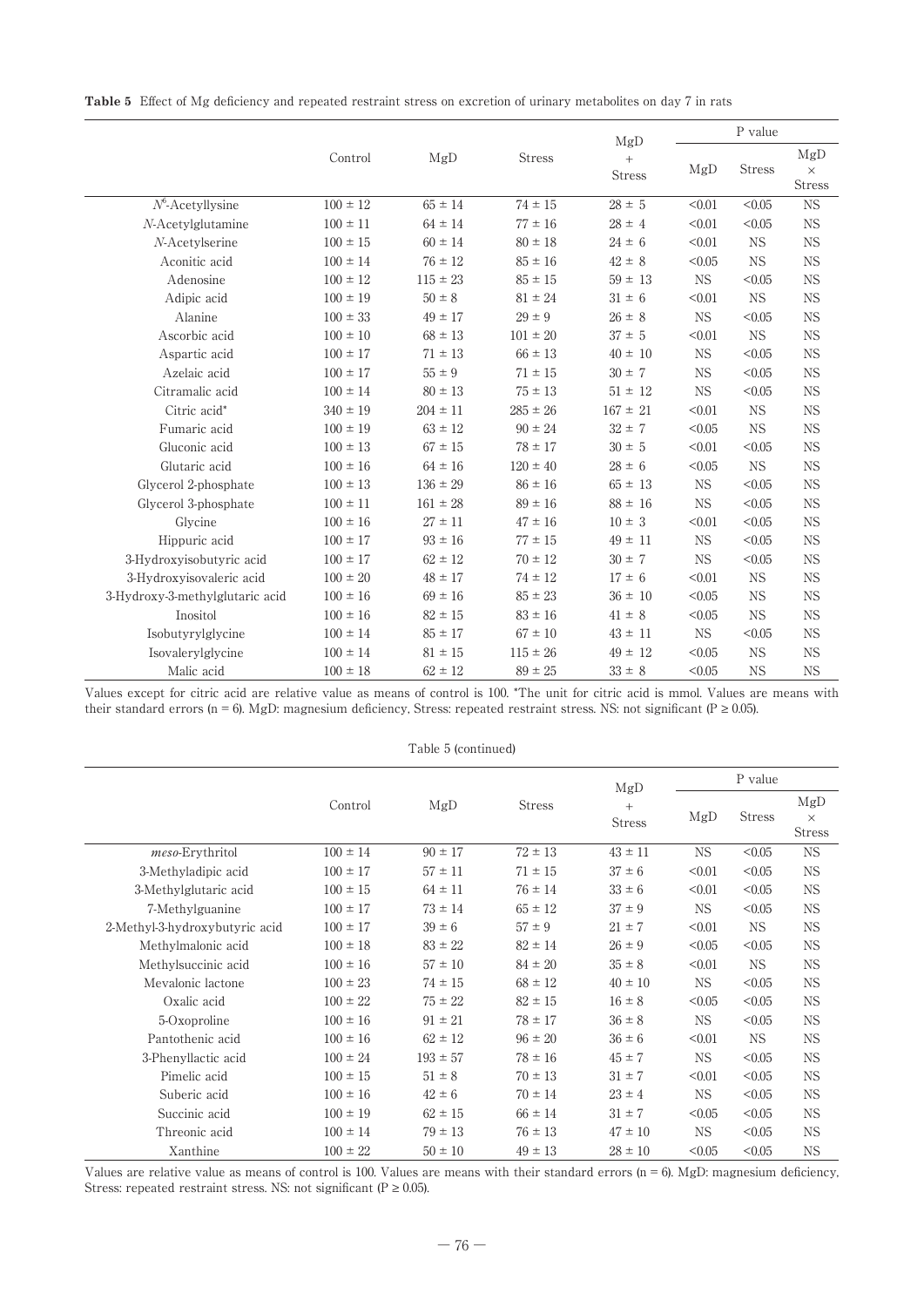タル酸およびメバロン酸ラクトンが認められた。5 日目は 認められなかった。7日目は, N6-アセチルリジン, N-ア セチルグルタミン,グルコン酸,グリシン,3-メチルアジ ピン酸,3-メチルグルタル酸,メチルマロン酸,シュウ 酸、ピメリン酸,コハク酸およびキサンチンが認められ た。

2) Mg 欠乏と反復拘束ストレスの各単独では影響が認め られないが組み合わせた場合に減少

1日目は、5オキソプロリンが認められた。3日目は認 められなかった。5 日目は,アコニット酸,アスパラギン 酸,メチルマロン酸およびパントテン酸が認められた。7 日目は認められなかった。

3) Mg 欠乏による増加を反復拘束ストレスが打ち消す

5日目に、グリセロール3リン酸が認められたのみで あった。

#### **パスウェイ解析**

Mg 欠乏の影響が推定された代謝経路は,1 日目は 4 経 路(クエン酸回路,アラニン・アスパラギン酸・グルタミ ン酸代謝, アルギニン生合成, D-グルタミンおよび D-グ ルタミン酸代謝), 3日目は7経路(アラニン・アスパラ ギン酸・グルタミン酸代謝,クエン酸回路,アルギニン生 合成,ブタン酸代謝,D-グルタミンおよび D-グルタミン 酸代謝, グリオキシル酸およびジカルボン酸代謝, チロシ ン代謝), 5日目は5経路(アラニン・アスパラギン酸・ グルタミン酸代謝,クエン酸回路,アルギニン生合成,ブ タン酸代謝,グリセロ脂質代謝),7日目は2経路(クエ ン酸回路,アラニン・アスパラギン酸・グルタミン酸代 謝)であり,全てに共通してクエン回路が推定された。そ こで,クエン酸回路を推定した代謝物質を各時期で確認し たところ,各時期共通でクエン酸およびフマル酸の減少が 認められた(1日目:クエン酸,フマル酸および2-ケトグ ルタル酸,3 日目:クエン酸,フマル酸,2-ケトグルタル 酸,コハク酸,アコニット酸,5 日目:クエン酸,フマル 酸,2-ケトグルタル酸,コハク酸,7 日目:クエン酸,フ マル酸,コハク酸,アコニット酸)。

反復拘束ストレスの影響が認められた代謝物質を用いた パスウェイ解析から推定された代謝経路は,7 日目の 2 経 路(アラニン・アスパラギン酸・グルタミン酸代謝,アミ ノアシル tRNA 生合成)のみであった。アラニン・アス パラギン酸・グルタミン酸代謝における推定の根拠物質 は,アスパラギン酸,アラニンおよびコハク酸であった。

Mg 欠乏および反復拘束ストレスの組み合わせの影響が 認められた代謝物質を用いたパスウェイ解析から推定され た代謝経路は、5日目において1経路(パントテン酸およ び CoA 生合成)のみであった。

### **考 察**

Mg 欠乏は、パスウェイ解析において様々な代謝経路に

影響を及ぼしたことが推定された。その中でも,クエン酸 回路は各時期に共通して推定された。推定に用いられた代 謝物質を確認したところ,各時期共通でクエン酸およびフ マル酸の減少が認められた。これらの減少は,Mg 欠乏飼 料給与期間やサンプルの種類が異なるものの,ラットに Mg 欠乏食を 8 週間給餌したときの肝臓メタボローム解析 においてクエン酸およびフマル酸の減少が認められたこと と一致する<sup>15)</sup>。Mg は、様々な酵素の補酵素として働く が,クエン酸回路にある酵素の補酵素となる知見は認めら れていない。クエン酸回路の上流にある解糖系の Mg 要 求性の酵素の活性低下が,クエン酸の生成量の減少をもた らし,結果としてクエン酸回路の中間代謝産物であるフマ ル酸をも減少させた可能性は考えられる。先行研究で示さ れた肝臓15)以外にも関与する組織があるのか、また欠乏の 程度や期間との関係はあるのかも含めて,今後の検討課題 である。

Mg 欠乏誘導性の炎症は、先行研究17)と同様に経時的な 増加が認められた。本研究では,この増加と類似した変 動,具体的には経時的に対照群との差が増大するような代 謝物質は認められなかったため、Mg 欠乏誘導性の炎症と 直接関連する代謝物質は認められなかったことが示唆され た。

反復拘束ストレスが影響を及ぼす代謝経路として,アラ ニン・アスパラギン酸・グルタミン酸代謝が推定された。 その推定根拠は,アラニンおよびアスパラギン酸およびコ ハク酸の減少であった。一方,ラットにおける異なるスト レスモデル(運動強制,過密,拘束および騒音)の尿メタ ボローム解析のパスウェイ解析において,アラニン・アス パラギン酸・グルタミン酸代謝がストレスの影響を受けた 代謝経路であると推定されたが、その推定根拠は、2-ケト グルタル酸の減少とフマル酸の増加であった21)。すなわ ち、両研究において、共通の代謝経路が推定されている一 方で,推定根拠となる物質の変化が異なることを示唆して いる。様々なストレスと本代謝経路の研究の関係は,著者 らが知る限り詳細な研究は行われていないことから、更な る研究を行う価値があるかもしれない。

Mg 欠乏と反復拘束ストレスの組み合わせは,結果に示 した通り、次の3グループに分けた。1) Mg 欠乏と反復 拘束ストレスの両方で減少するが組み合わせによる相乗的 な減少は無し,2)Mg 欠乏と反復拘束ストレスの各単独 では影響が認められないが組み合わせた場合に減少, 3) Mg 欠乏による増加を反復拘束ストレスが打ち消す、以上 である。これら代謝物質の中には,幾つかの栄養素やそれ らの代謝物質が認められた。たとえば,ビタミンであるパ ントテン酸(5 日目,グループ 2),必須アミノ酸であるト リプトファン代謝物質のキヌレン酸(5 日目,グループ 1),必須アミノ酸であるロイシンの代謝物質である 3-ヒ ドロキシ-3-メチルグルクル酸(1および3日目,グループ 1) などが挙げられる。したがって、Mg 欠乏と反復拘束 ストレスの組み合わせはこれら栄養素代謝に関与すること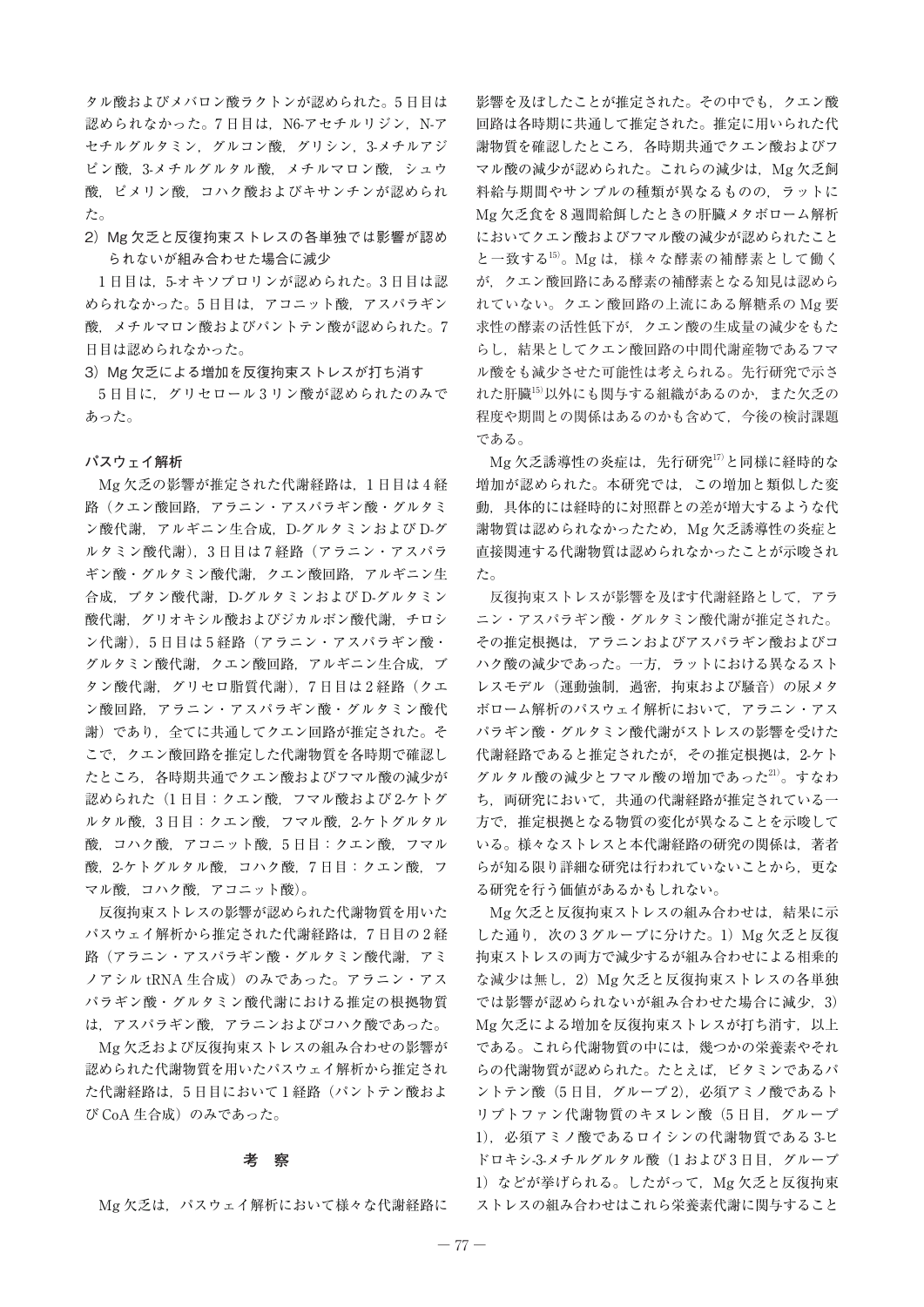を示唆しているかもしれない。一方で、Mg 欠乏で認めら れたクエン酸やフマル酸とは異なり,全期間に共通して変 動を示す代謝物質が認められなかったことは,今回の組み 合わせは安定した代謝変化を誘導しなかったことが推測さ れる。

Mg 欠乏が HPA 軸を活性化させたことと関連するの か,慢性拘束ストレスによる HPA 軸の活性化と相加効果 や相乗効果があるのか確認することは今後の研究課題であ る。HPA 軸にある糖質コルチコイドは,脂質代謝や糖代 謝など様々な栄養素の代謝に関与することから<sup>19)</sup>, 糖質コ ルチコイドの投与が及ぼす代謝変化との詳細な比較は有用 かもしれない。糖質コルチコイドの投与が尿メタボローム に及ぼす影響は,今回著者らが用いた夾雑物との分離や感 度に優れる GC-MS/MS の MRM モードを用いたメタボロ ミクスのシステムでは報告されていないことから,今後検 討する予定である。

以上より、尿のメタボローム解析から Mg 欠乏, 反復 拘束ストレスおよびこれらの組み合わせが及ぼす影響の探 索を行い,各処理と関連した幾つかの代謝物質を抽出する ことができた。今後,特に組み合わせについて更なる研究 を行う意義があることが示唆された。

### **謝 辞**

本研究の立案および遂行においてご協力いただいた京都 大学大学院農学研究科の松井徹教授および舟場正幸准教授 に感謝する。

## **参考文献**

- 1) Kolte D, Vijayaraghavan K, Khera S, Sica DA, Frishman WH (2014) Role of magnesium in cardiovascular diseases. Cardiol Rev.. 22: 182-192.
- 2)Gröber U, Schmidt J, Kisters K (2015) Magnesium in prevention and therapy. Nutrients. 7(9): 8199-8226.
- 3) Hata A, Doi Y, Ninomiya T, Mukai N, Hirakawa Y, Hata J, Ozawa M, Uchida K, Shirota T, Kitazono T, Kiyohara Y (2013) Magnesium intake decreases type 2 diabetes risk through the improvement of insulin resistance and inflammation: the Hisayama study. Diabet Med. 30(12): 1487-1494.
- 4)Kostov K, Halacheva L. Int J Mol Sci (2018) Role of magnesium deficiency in promoting atherosclerosis, endothelial dysfunction, and arterial stiffening as risk factors for hypertension. Int J Mol Sci. 19(6): 1724.
- 5)Liu MY, Li N, Li WA, Khan H (2017) Association between psychosocial stress and hypertension: a systematic review and meta-analysis. Neurol Res. 39(6): 573-580.
- 6)Fang X, Han H, Li M, Liang C, Fan Z, Aaseth J,

He J, Montgomery S, Cao Y. (2016) Dose-response relationship between dietary magnesium intake and risk oftype 2 diabetes mellitus: A systematic review and meta-regression analysis of prospective cohort sudies. Nutrients. 8(11): 739.

- 7)Hackett RA, Steptoe A (2017) Type 2 diabetes mellitus and psychological stress - a modifiable risk factor. Nat Rev Endocrinol. 13(9): 547-560.
- 8) Cheungpasitporn W, Thongprayoon C, Mao MA, Srivali N, Ungprasert P, Varothai N, Sanguankeo A, Kittanamongkolchai W, Erickson SB (2015) Hypomagnesaemia linked to depression: a systematic review and meta-analysis. Intern Med J. 45(4): 436-440.
- 9)Hammen C (2018) Risk factors for depression: An autobiographical review. Annu Rev Clin Psychol. 14: 1-28.
- 10) Sartori SB, Whittle N, Hetzenauer A, Singewald N (2012) Magnesium deficiency induces anxiety and HPA axis dysregulation: modulation by therapeutic drug treatment. Neuropharmacology. 62(1): 304-312.
- 11)Yang XH, Song SQ, and Xu Y (2017) Resveratrol ameliorates chronic unpredictable mild stress-induced depression-like behavior: involvement of the HPA axis, inflammatory markers, BDNF, and Wnt/ *β*-catenin pathway in rats. Neuropsychiatr Dis Treat. 13: 2727-2736.
- 12) Zhao J, Niu C, Wang J, Yang H, Du Y, Wei L, and Li C (2018) The depressive-like behaviors of chronic unpredictable mild stress-treated mice, ameliorated by Tibetan medicine Zuotai: involvement in the hypothalamic-pituitary-adrenal (HPA) axis pathway. Neuropsychiatr Dis Treat. 14: 129-141.
- 13) Guia RM, Rose AJ, Herzig S (2014) Glucocorticoid hormones and energy homeostasis. Horm Mol Biol Clin Investig. 19(2): 117-128.
- 14) Cuciureanu MD, Vink R.In: Vink R, Nechifor M (2011) Magnesium and stress. Magnesium in the Central Nervous System [Internet]. Adelaide (AU): University of Adelaide Press.
- 15) Shigematsu M, Nakagawa R, Tomonaga S, Funaba M, Matsui T (2016) Fluctuations in metabolite content in the liver of magnesium-deficient rats. Br J Nutr. 116: 1694-1699.
- 16) Servatius RJ, Salameh G, Coyle KM, Paré WP (2007) Restraint Stress. Encyclopedia of Stress. 389-390.
- 17)Kotani M, Kim KH, Ishizaki N, Funaba M, Matsui T (2013) Magnesium and calcium deficiencies additively increase zinc concentrations and metallothionein expression in the rat liver. Br J Nutr. 109(3): 425-432.